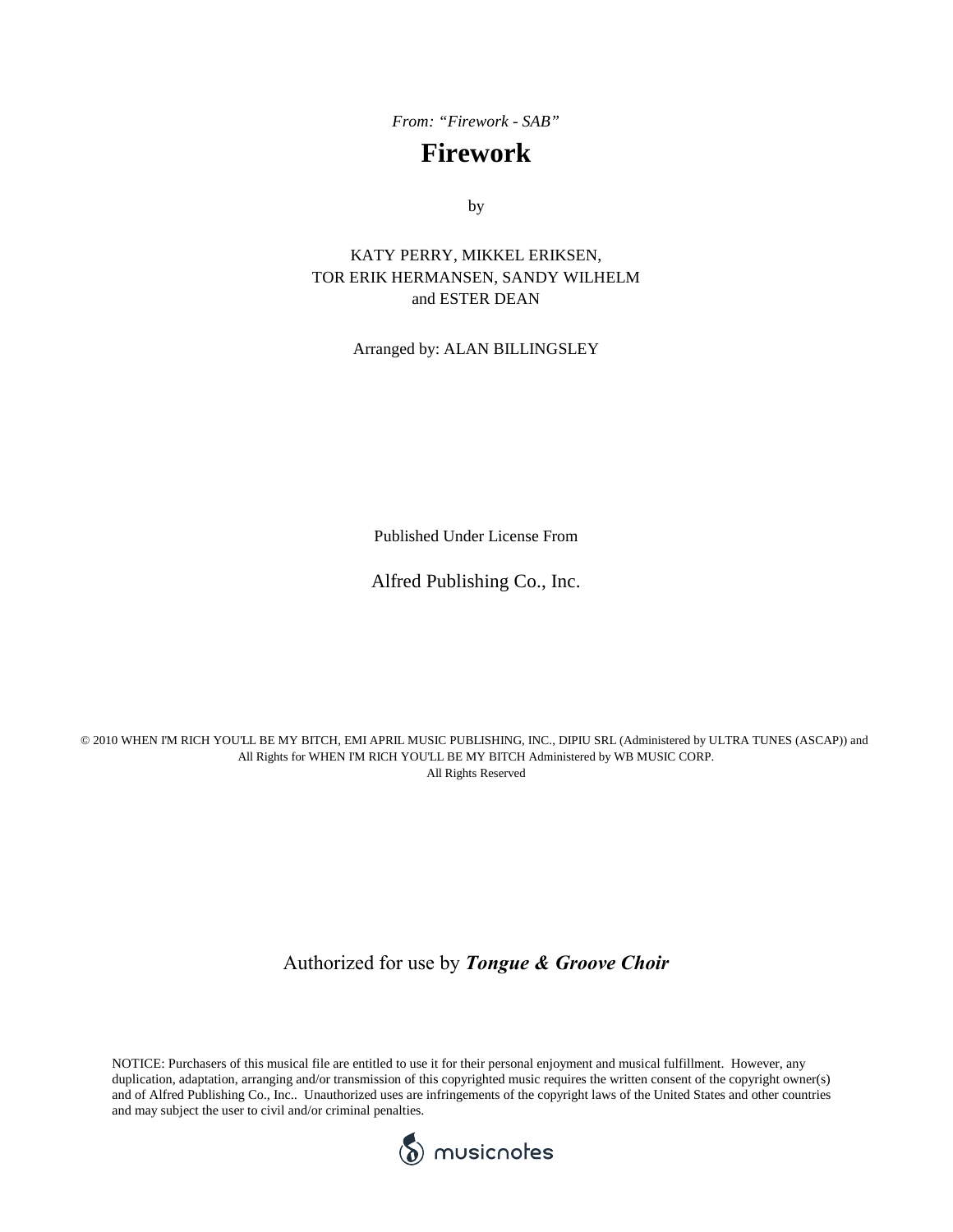## **FIREWORK**

for S.A.B. voices and piano

*Arranged by* Words and Music by KATY PERRY, *ALAN BILLINGSLEY* MIKKEL ERIKSEN, TOR ERIK HERMANSEN, SANDY WILHELM, and ESTER DEAN **Techno Pop (** $\bullet =$  **ca. 120-126)**  $A<sup>b</sup>$  Fm PIANO  $m f$ þο 5 SOPRANO  $m f$ ALTO Do you \_ ev - er feel like a plas - tic bag D<sub>b</sub>add9 A G<sub>b</sub>  $\overline{\mathbf{c}}$ *4* drift-ing through the wind, want-ing to start a - gain? Do you \_ ev - er feel, Fm D<sub>b</sub>add9 A *7* feel so pa - per - thin like a house of cards one blow from cav-ing in?  $\equiv$  $\mathbf{G}^{\flat}$ Fm D<sub>b</sub>add9 *10*

© 2010 WHEN I'M RICH YOU'LL BE MY BITCH, EMI APRIL MUSIC PUBLISHING, INC.,<br>DIPIU SRL (Administered by ULTRA TUNES (ASCAP)) and DAT DAMN DEAN MUSIC<br>All Rights for WHEN I'M RICH YOU'LL BE MY BITCH Administered by ULTRA TUNES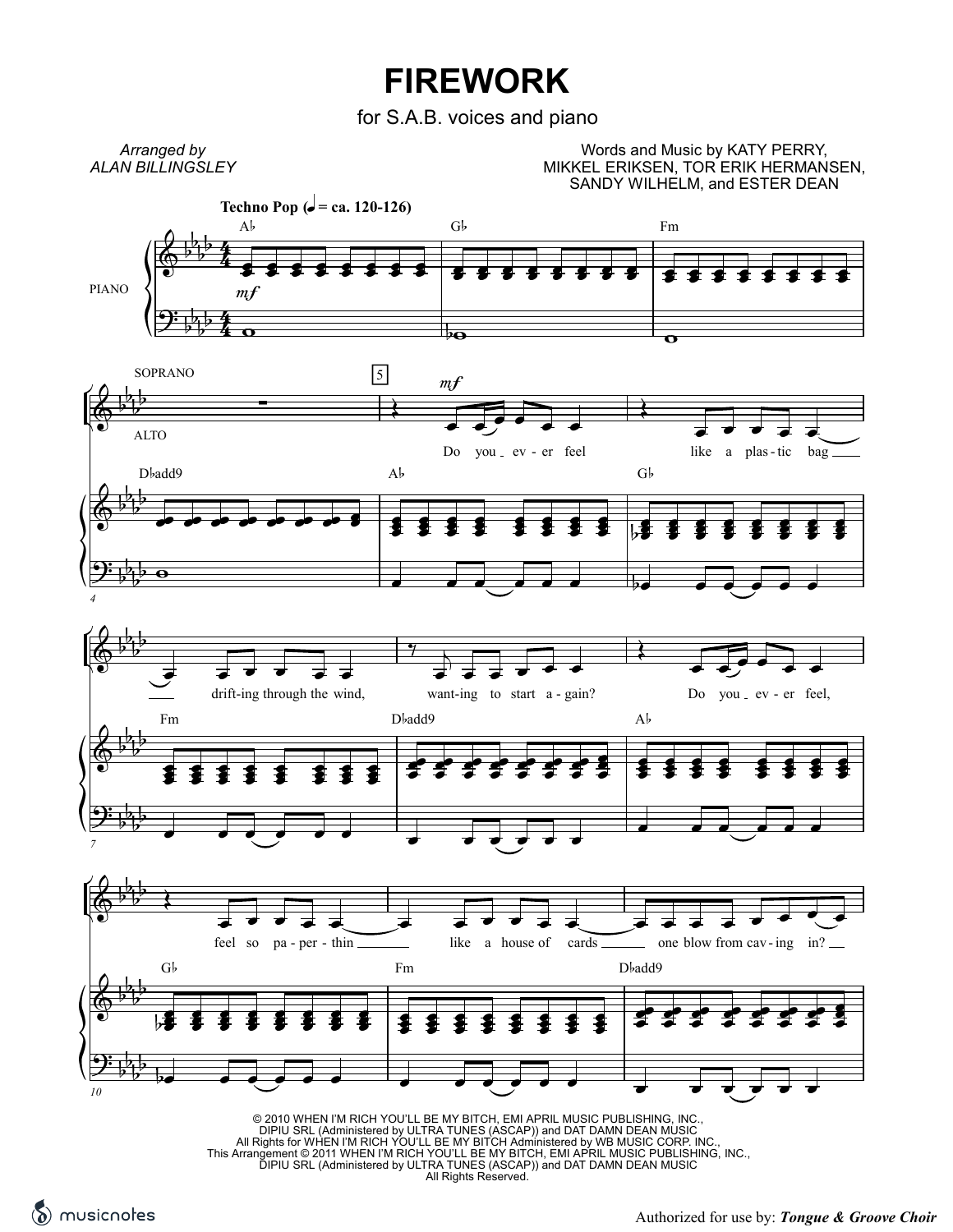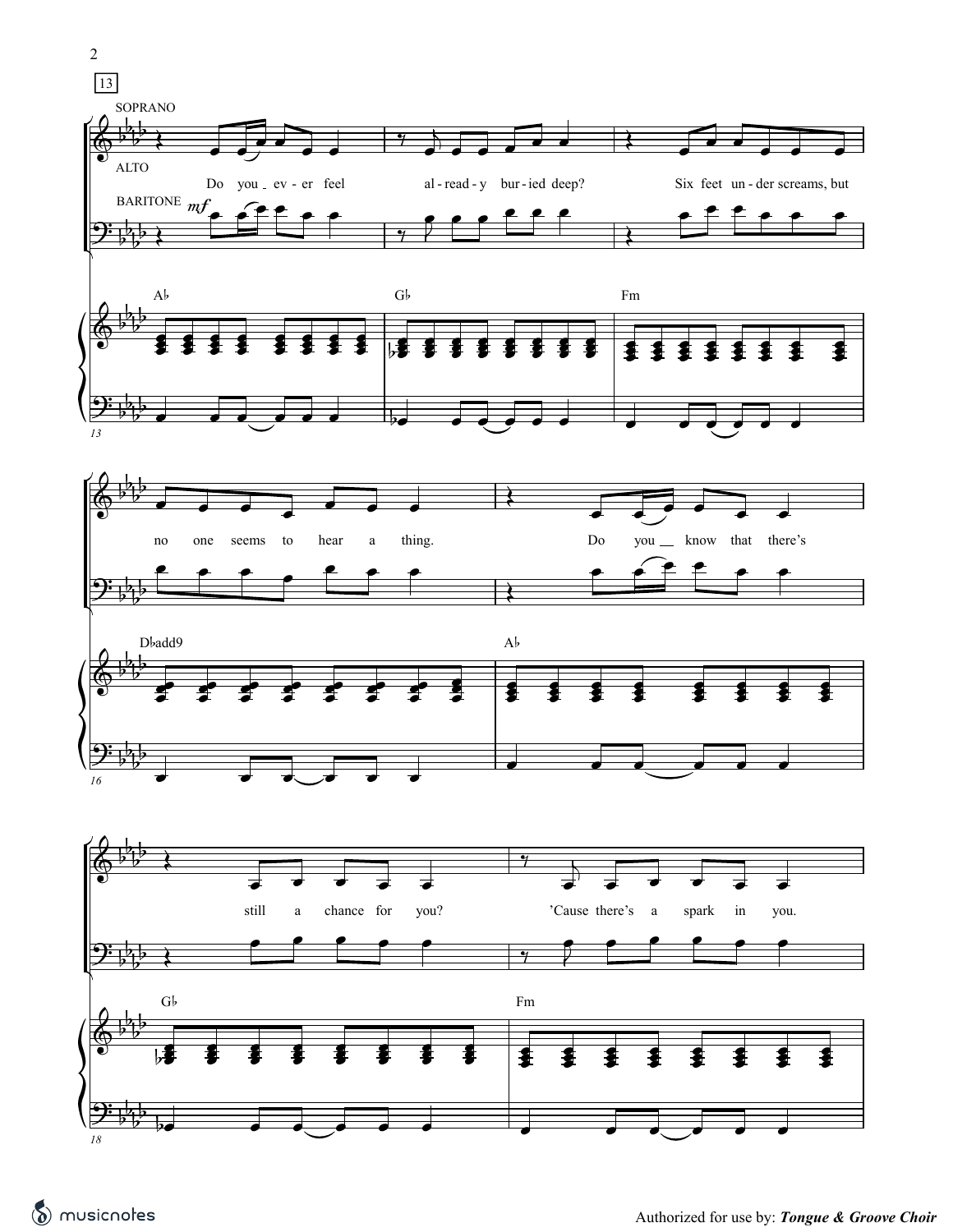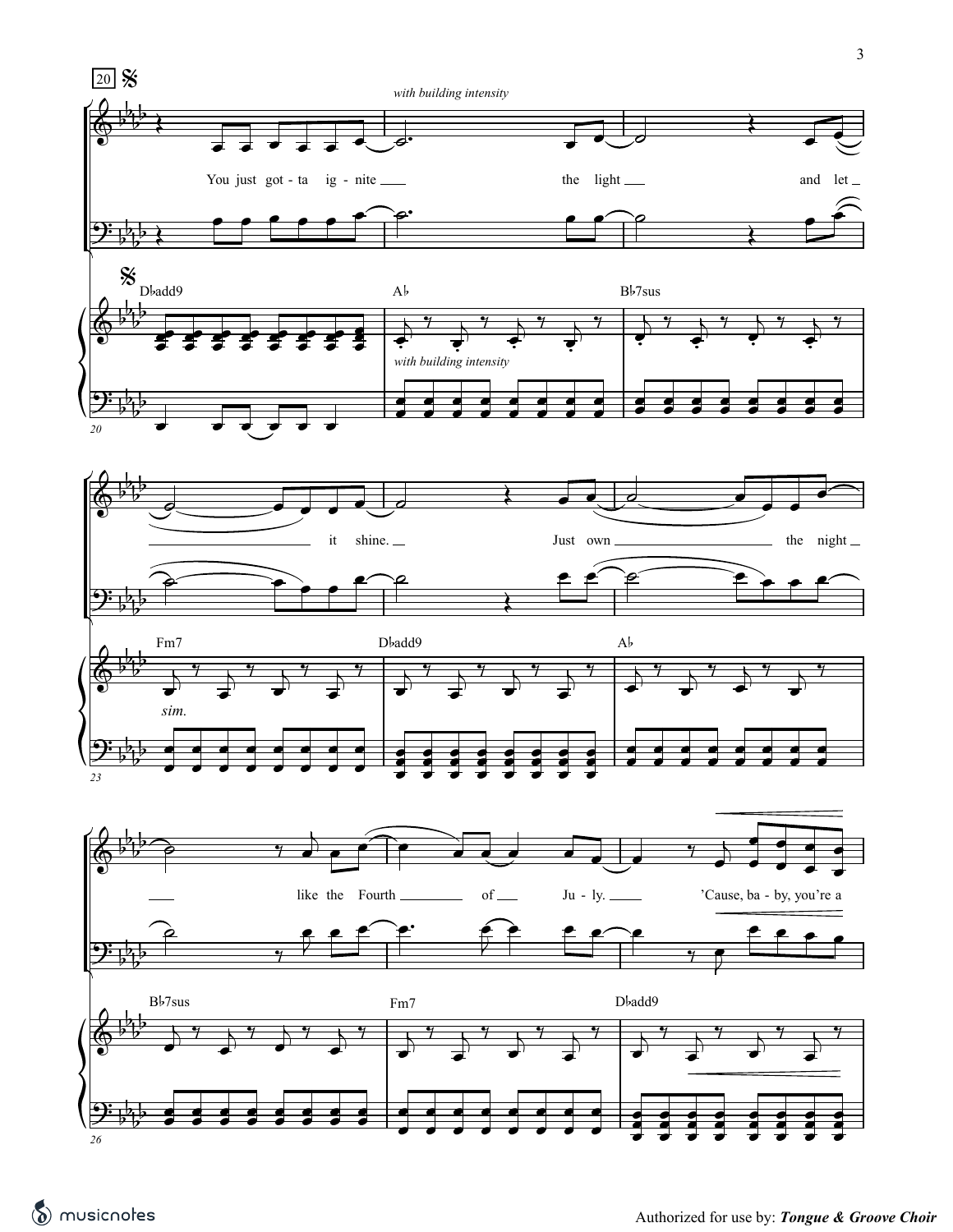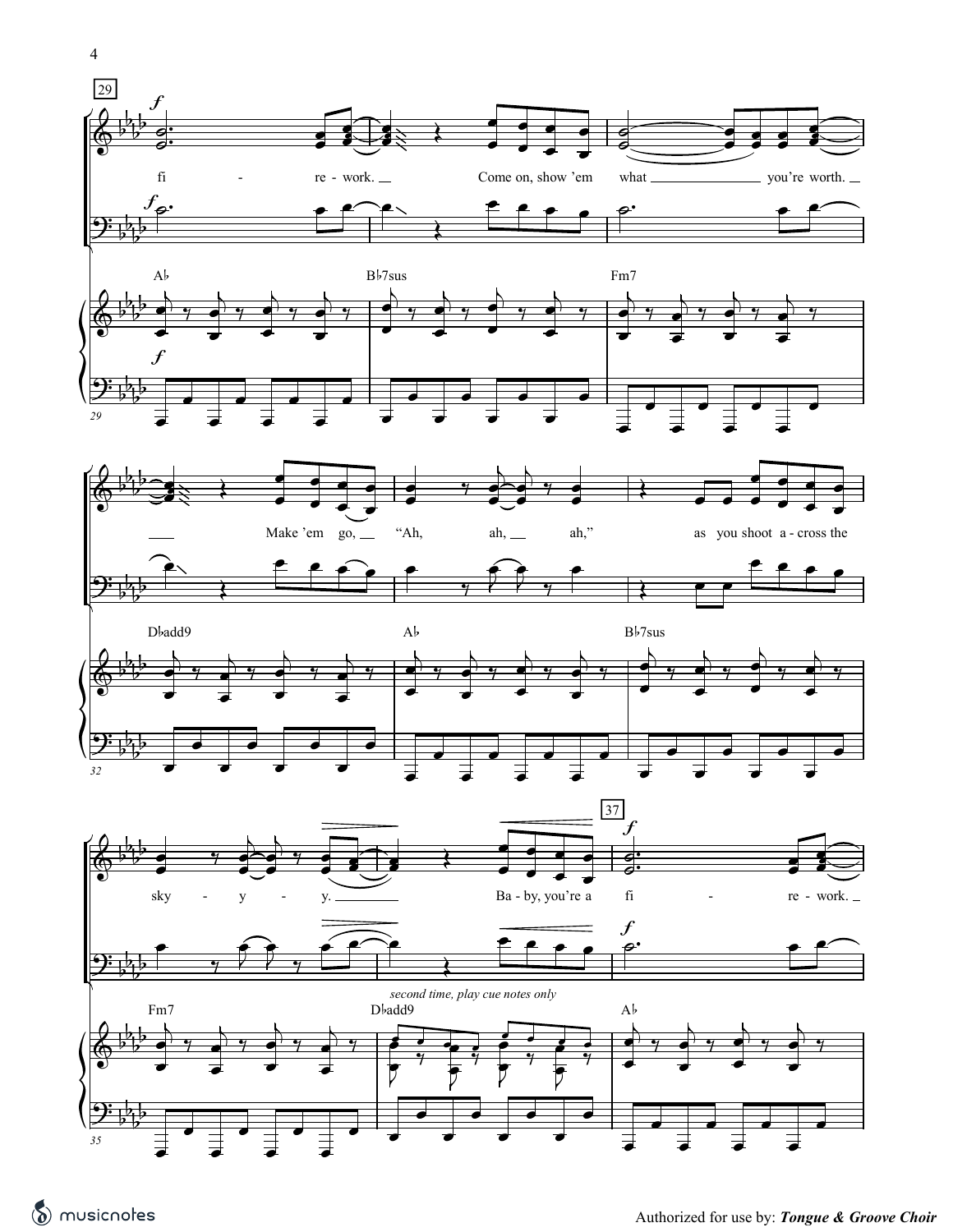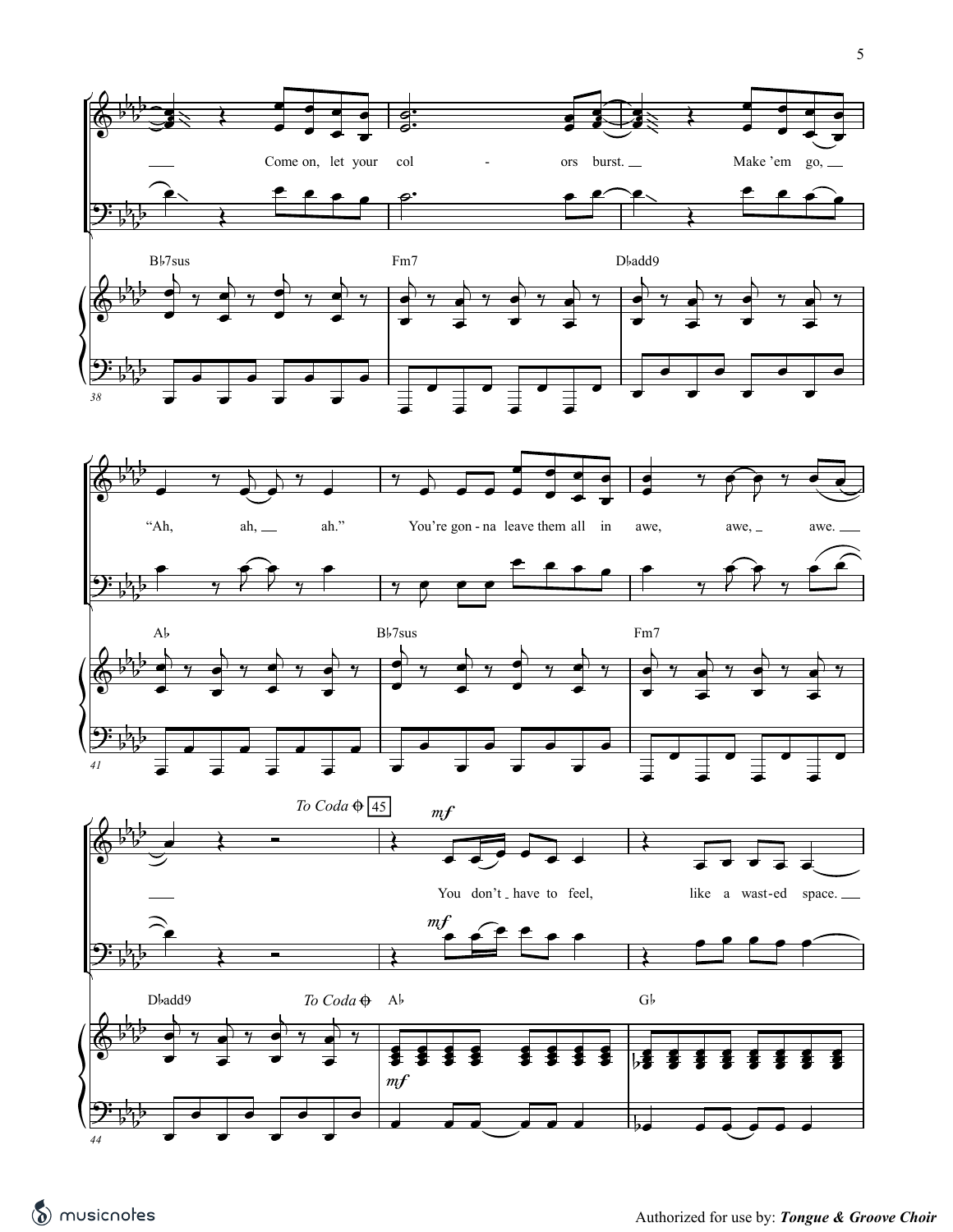

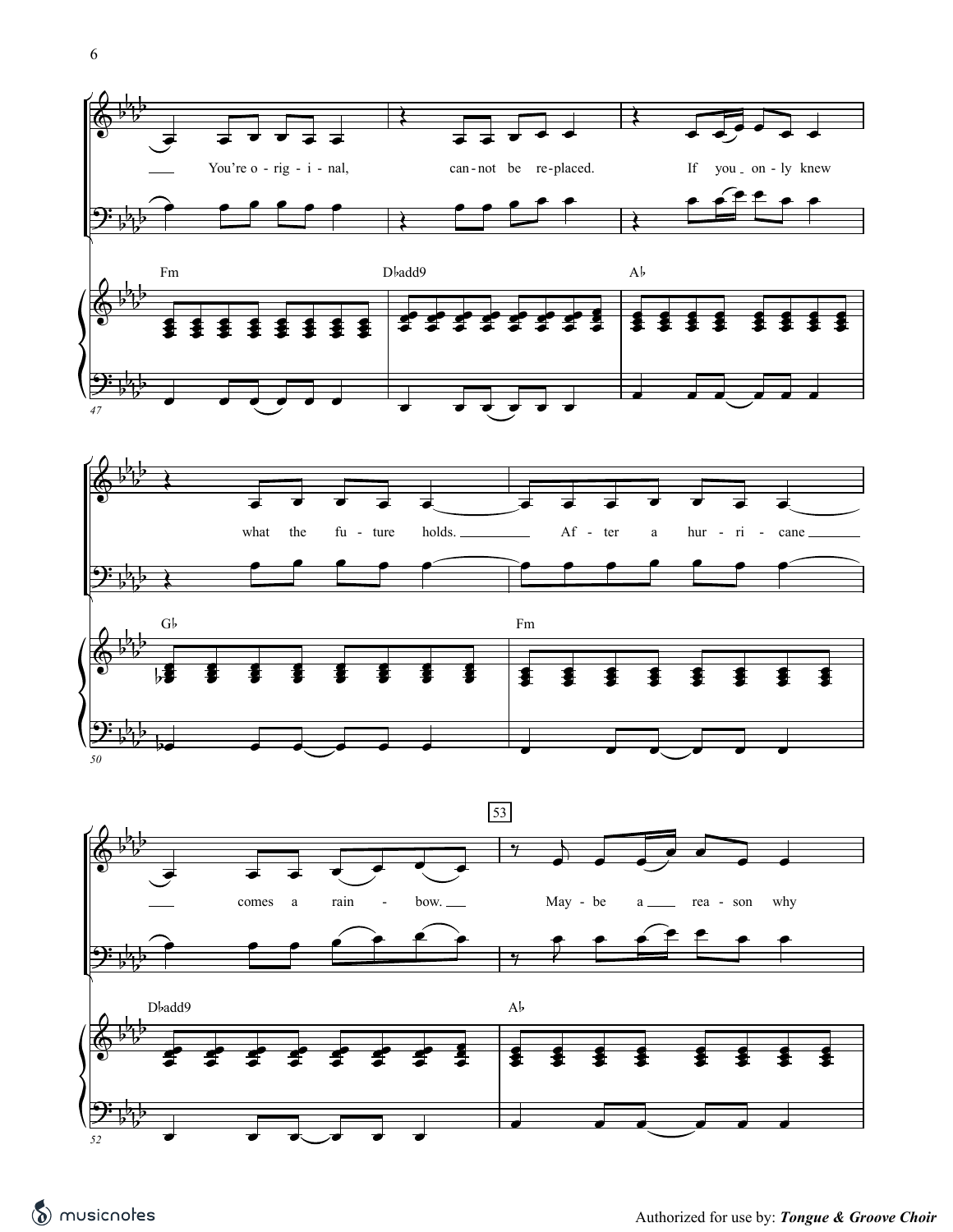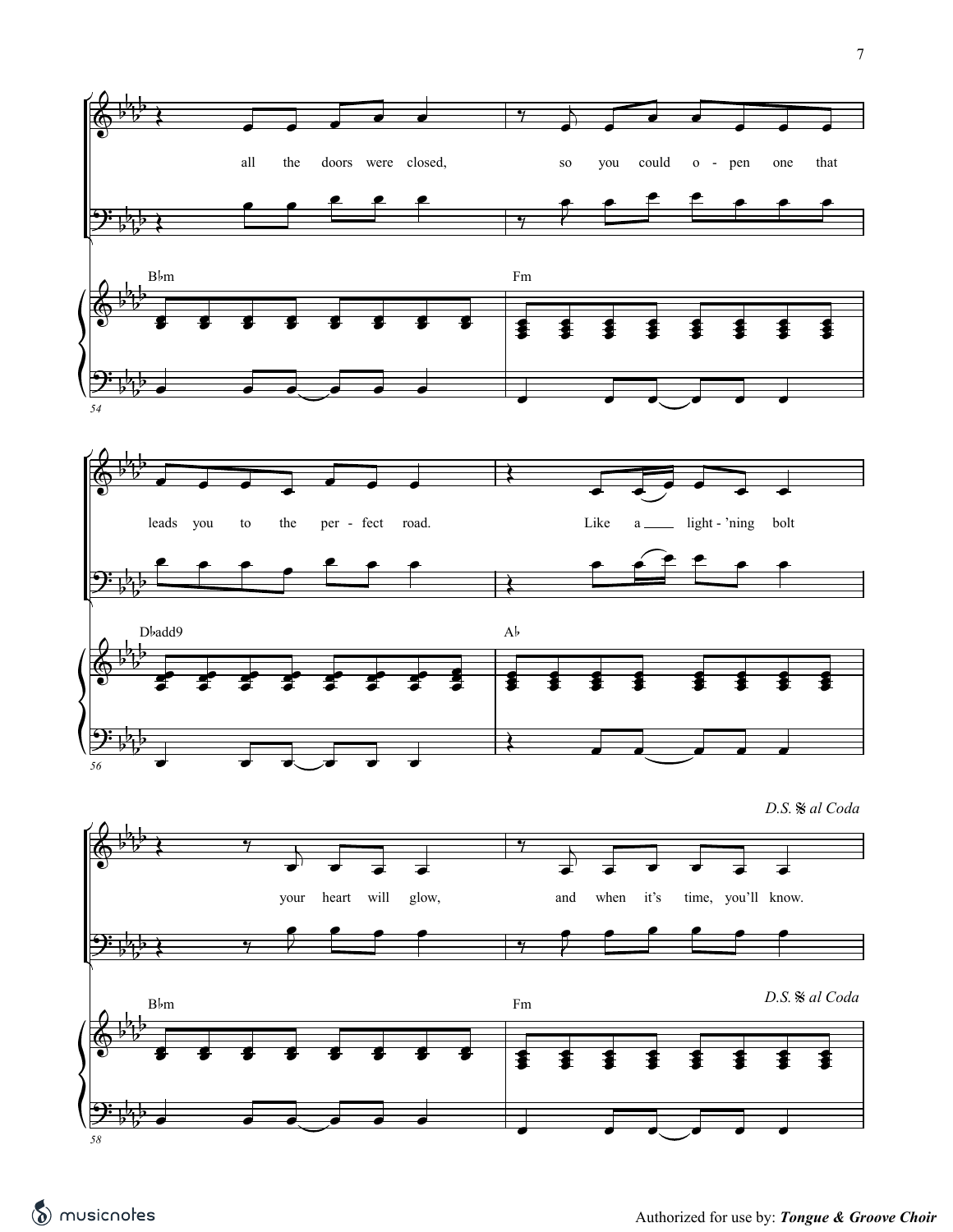





 $\mathbf{P}$  $\frac{1}{b+b}$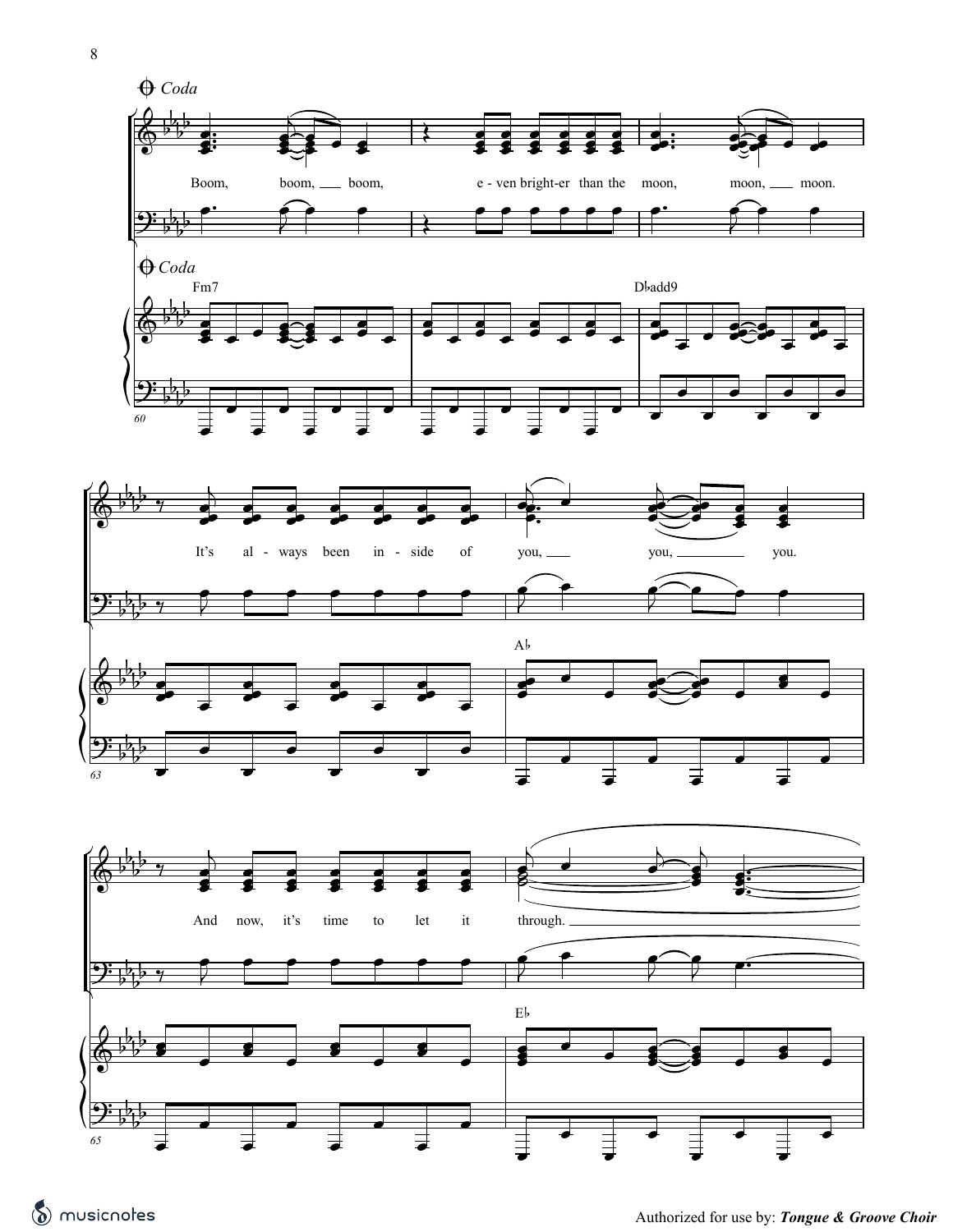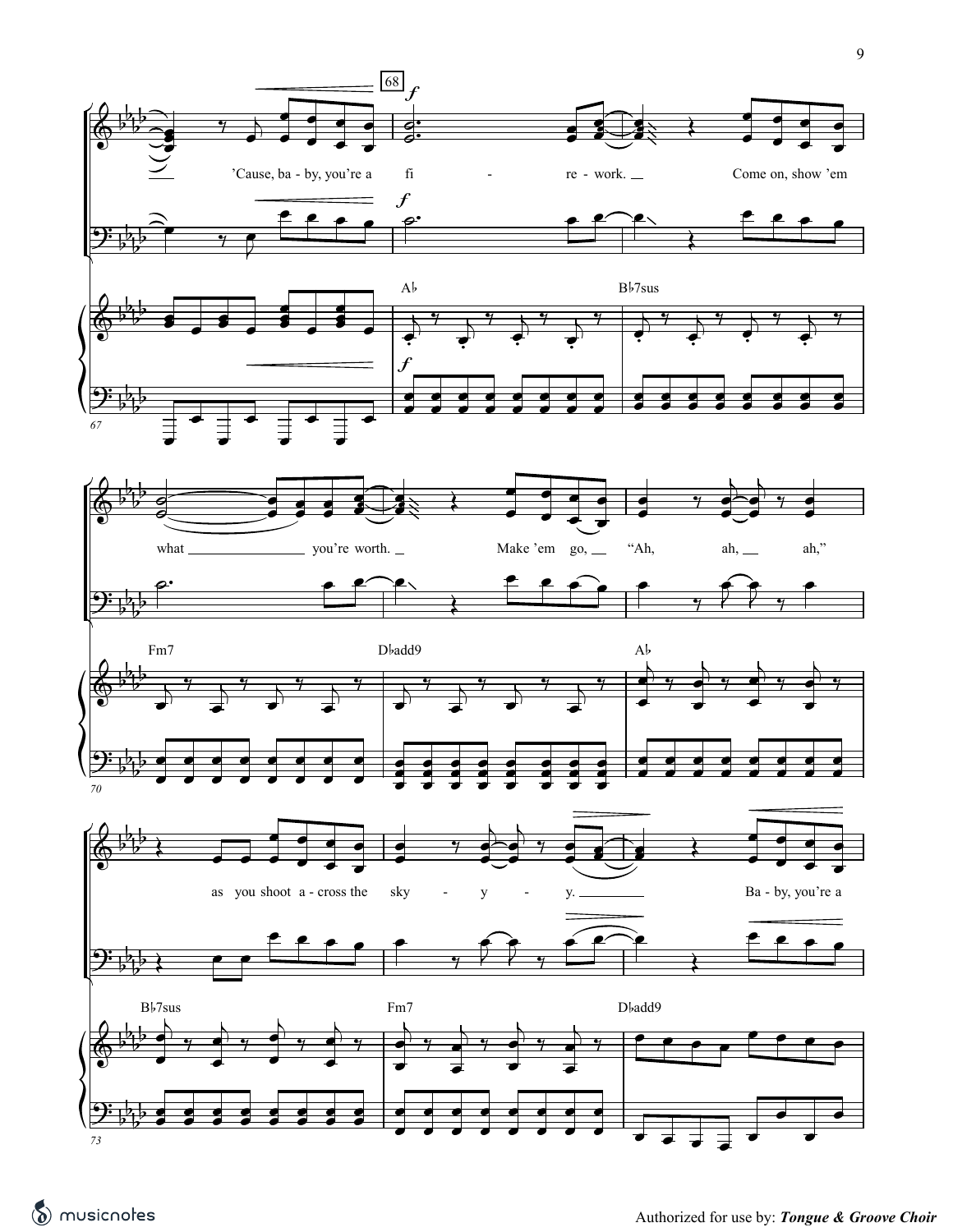